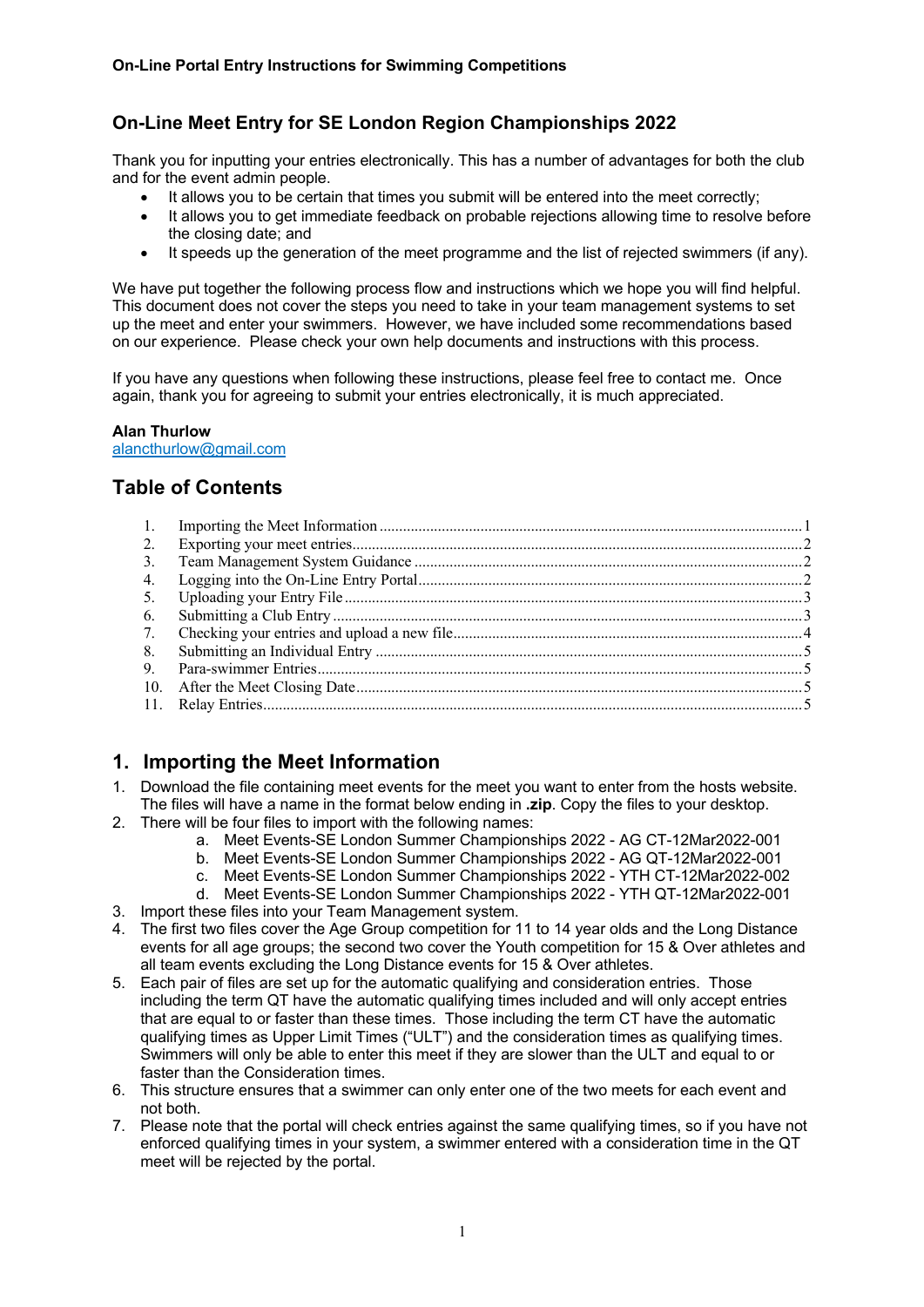### **2. Exporting your meet entries**

- 1. You need to follow your team management systems instructions to create a meet entry file. We accept files in the SD3 or HY3 formats.
- 2. Save your meet entry file to your desktop and log onto the Entry Portal

### **3. Team Management System Guidance**

- 1. You should consult your team management systems help documents for the appropriate entry process. We give guidance here for some of the more popular systems in use.
- 2. The first question is do I have a qualifying time. On the meet file in your team management system, you need to ensure you have selected **"enforce qualifying times"** so that you only select times that meet the qualification requirements.
- 3. The second question is do I have a qualifying time that appears on Rankings at the right licence level and has been swum since the date specified in the Meet Events file. For the Regional meet, times gained at a Level X meet are not eligible for entry. The date of the swim on Rankings must be on or after 1 January 2021.
	- a. **Team Unify.** Set the entry criteria to "convert all times to LCM" instead of "multi-cut course LSY". This converts all SC times to LC using the US conversion standards which may result in a rejection if the original SC time is outside the SC qualifying time. However, this should ensure all properly qualifying entries are included in the portal. When you create your meet entry file for upload, check the box "Export entry times as unconverted" before you create you extended SD3 file. You also have the option to use times from the same meet type. This will allow you to exclude Level 4 meets. To do this you need to create a "Regional" meet type, say type 1, that is then used to identify all meets at level 1, 2 or 3 as you set them up. You will set the meet type for the regional meets as Type 1.
	- b. **Swim Manager.** Set the meet to the course being swum, which is Long Course for the regional championships, and allow conversions. This works the same way as Team Unify but uses the Swim England conversion factors. The entry file automatically includes swum times by default. You also need to select Levels 1-3 in the meet QT Licence Level.
	- c. HyTek Team Manager. I do not think this has the same facility as Team Unify so I am afraid this is a manual effort to enter a custom SC time, if LSY multi-cut course is selected, and the swimmer has a faster converted SC time than their LC PB.

# **4. Logging into the On-Line Entry Portal**

- 1. Access the portal using this URL https://meetentries.co.uk/
- 2. You will see the following screen

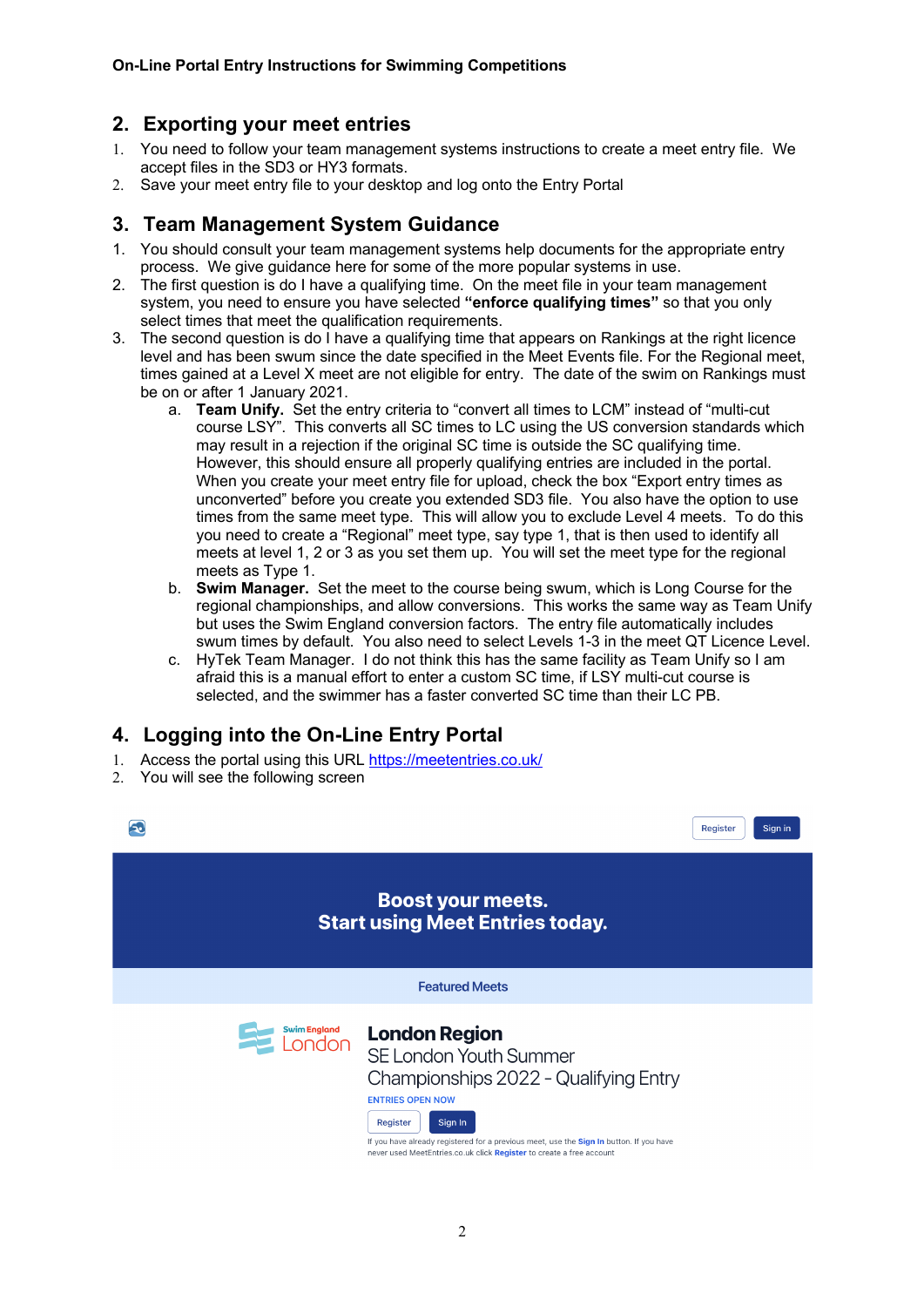#### **On-Line Portal Entry Instructions for Swimming Competitions**

- 3. When you access for the first time you will need to register. Select the button at the top right of the screen and follow the instructions.
- 4. Return to this screen and log in with your registered user name and password.

### **5. Uploading your Entry File**

- 1. Log in to the On-Line Entry Portal. You will be presented with a list of all the featured meets using the portal. Currently these are the London and South East regional championships.
- 2. Select the one you wish to enter. There will be four to choose from:
	- a) Age Group Qualifying entry
	- b) Age Group Consideration entry
	- c) Youth Qualifying entry
	- d) Youth Consideration entry
- 3. On the home entry screen for the meet you have selected you will have three options as shown.

| <b>Swim England</b><br>London | London Reaion             |                             | SE London Youth Summer Championships 2022 - Qualifying Entry |
|-------------------------------|---------------------------|-----------------------------|--------------------------------------------------------------|
| Licence                       | <b>Meet Start Date</b>    | <b>Meet End Date</b>        | Age at Date                                                  |
| 1LR220486                     | 30/04/2022                | 02/05/2022                  | 31/12/2022                                                   |
| <b>Entries Open Date</b>      | <b>Entries Close Date</b> | <b>Entries Open Time</b>    | <b>Entries Close Time</b>                                    |
| 24/04/2022                    | 24/04/2022                | 19:00:00                    | 19:30:00                                                     |
|                               | <b>View More Details</b>  | <b>New Individual Entry</b> | <b>New Club Entry</b>                                        |

- 4. "View More Details" allows you to view entries already submitted. We will come back to this option later. "New Club Entry" is the option you should use for all entries other than paraswimmer entries. Para-swimmers should be entered using the "New Individual Entry" option.
- 5. In both cases you need to select the button and complete all the fields in the entry form.

## **6. Submitting a Club Entry**

1. When you select the New Club Entry button, you will see the following screen.

| SE London Youth Summer Championships 2022 - Qualifying Entry                    |                                                                                                                                                                                                                                                                                                                                                                                                                                                                 | Draft                          |
|---------------------------------------------------------------------------------|-----------------------------------------------------------------------------------------------------------------------------------------------------------------------------------------------------------------------------------------------------------------------------------------------------------------------------------------------------------------------------------------------------------------------------------------------------------------|--------------------------------|
| By completing this form:<br>Policy set out in the meet's Promoter's Conditions. | . You are permitting London Region to contact you on the email you provide should we need to communicate regarding the SE London Youth Summer<br>Championships 2022 - Qualifying Entry, Your email will be deleted from this submission after the meet is completed in accordance with our Data Protection<br>. You are confirming that all Club personnel will comply with the Promoter's Conditions, any published COVID Protocols and Swim England Wavepower |                                |
| procedures governing the safeguarding of children and vulnerable adults.        |                                                                                                                                                                                                                                                                                                                                                                                                                                                                 |                                |
| <b>Contact Details</b><br>Enter the relevant contact information for this entry | Organisation                                                                                                                                                                                                                                                                                                                                                                                                                                                    | Ü                              |
|                                                                                 | First Name                                                                                                                                                                                                                                                                                                                                                                                                                                                      | <b>Last Name</b>               |
|                                                                                 | Contact Phone Number<br>Θ                                                                                                                                                                                                                                                                                                                                                                                                                                       | <b>Contact Email</b>           |
| <b>Bank Details</b><br>Please provide your bank account details so that we can  | <b>Bank Account Name</b>                                                                                                                                                                                                                                                                                                                                                                                                                                        |                                |
| quickly refund any money to be returned                                         | <b>Bank Sort Code</b>                                                                                                                                                                                                                                                                                                                                                                                                                                           | <b>Bank Account Number</b>     |
|                                                                                 |                                                                                                                                                                                                                                                                                                                                                                                                                                                                 |                                |
| Meet Entry<br>Upload the meet entry file for your club                          | Meet Management Software<br>-- Please Select --                                                                                                                                                                                                                                                                                                                                                                                                                 | ó                              |
|                                                                                 | Meet Entry File                                                                                                                                                                                                                                                                                                                                                                                                                                                 |                                |
|                                                                                 | क़                                                                                                                                                                                                                                                                                                                                                                                                                                                              | Upload a file or drag and drop |
|                                                                                 |                                                                                                                                                                                                                                                                                                                                                                                                                                                                 | SD3, HY3                       |
|                                                                                 |                                                                                                                                                                                                                                                                                                                                                                                                                                                                 | Save<br>Cancel                 |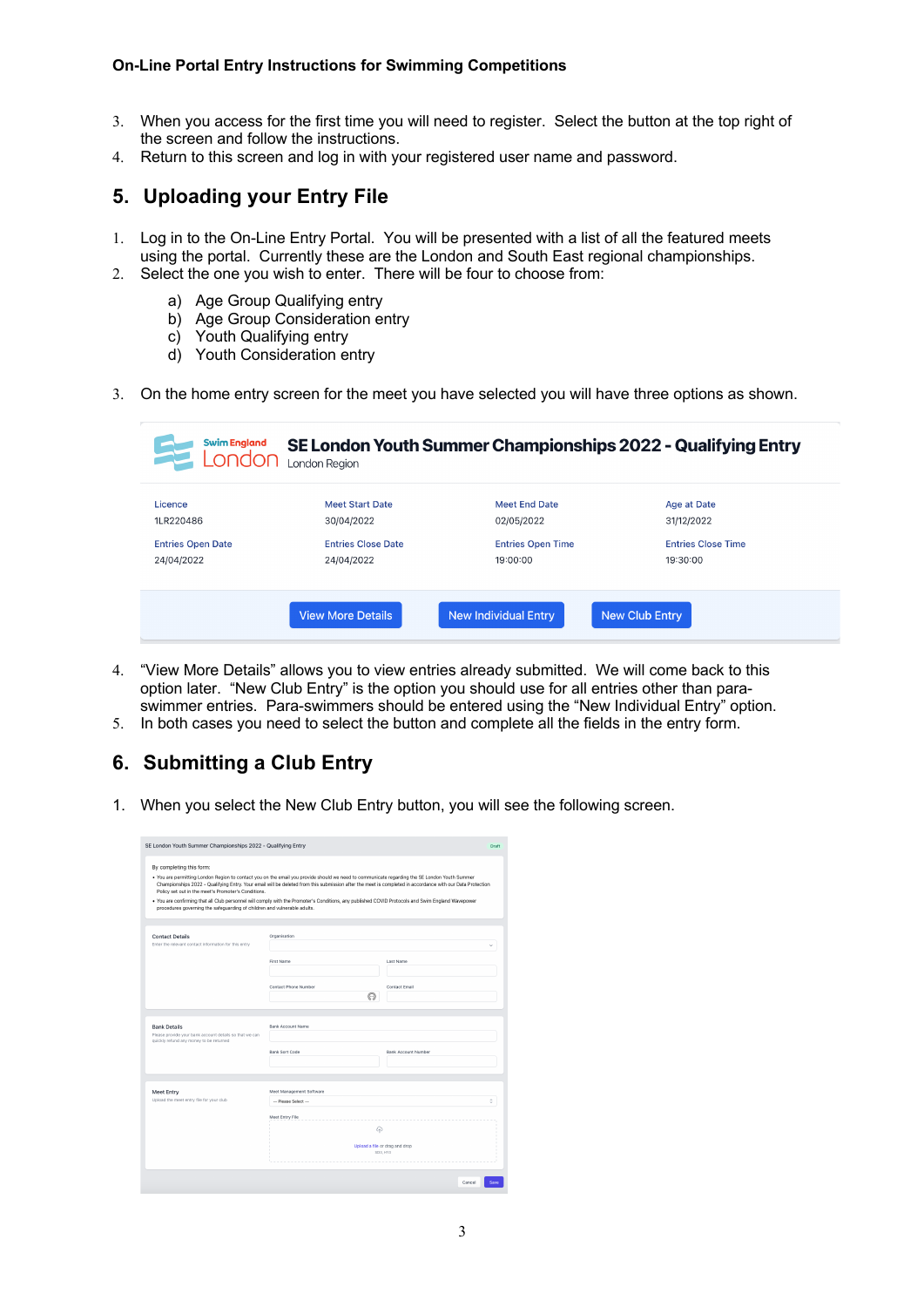#### **On-Line Portal Entry Instructions for Swimming Competitions**

- 2. The Contact Details allow you to change who will own this entry as far as the meet communications is concerned.
- 3. Bank Details are those of your club to which we can pay any refunds.
- 4. Meet Entry is where you select your Team Management Software and the type of file it exports.
- 5. Select "Upload a File" and browse to the meet entry file you saved from your team management software
- 6. Select Save.
- 7. We will check the entries against the qualifying times and against Rankings. You will receive an email confirming the details of your entry, the total cost and an excel file showing the results of those checks.
- 8. If you have any exceptions, you can make the corrections in your team management system and upload a new file. Please delete any existing files when you re-submit.

### **7. Checking your entries and upload a new file**

1. Return to the home entry page for the meet you wish to check and select the button "View More Details"

Individual Entry

Club Entry

2. You will see the following screen:

```
Back
```
#### SE London Youth Summer Championships 2022 - Qualifying Entry

| Details                  | Dates                                                                | Entry Criteria | Fees | My Entries |  |  |  |  |
|--------------------------|----------------------------------------------------------------------|----------------|------|------------|--|--|--|--|
| Meet Name                | SE London Youth Summer Championships 2022 - Qualifying Entry         |                |      |            |  |  |  |  |
|                          |                                                                      |                |      |            |  |  |  |  |
| Description              | Youth Qualifying Entry                                               |                |      |            |  |  |  |  |
| <b>Host Organisation</b> | London Region                                                        |                |      |            |  |  |  |  |
| Type                     | 1LR220486                                                            |                |      |            |  |  |  |  |
| License Number           |                                                                      |                |      |            |  |  |  |  |
| <b>License Level</b>     |                                                                      |                |      |            |  |  |  |  |
| Course                   | 50m                                                                  |                |      |            |  |  |  |  |
| Website                  | https://www.swimming.org/london/se-london-summer-championships-2022/ |                |      |            |  |  |  |  |
| <b>Results URL</b>       | https://www.swimming.org/london/se-london-summer-championships-2022/ |                |      |            |  |  |  |  |
| City                     | London                                                               |                |      |            |  |  |  |  |

3. Select "My Entries" and you will see the following screen:

#### Back

#### SE London Age Group Summer Championships 2022 - Qualifying Entry

| Details             | Dates | <b>Entry Criteria</b><br>Fees |               | My Entries            |  |
|---------------------|-------|-------------------------------|---------------|-----------------------|--|
| #<br>OWNER          | TYPE  | # ATHLETES                    | <b>STATUS</b> |                       |  |
| 349<br>Alan Thurlow | Club  | 5                             | Processed     | View<br><b>Delete</b> |  |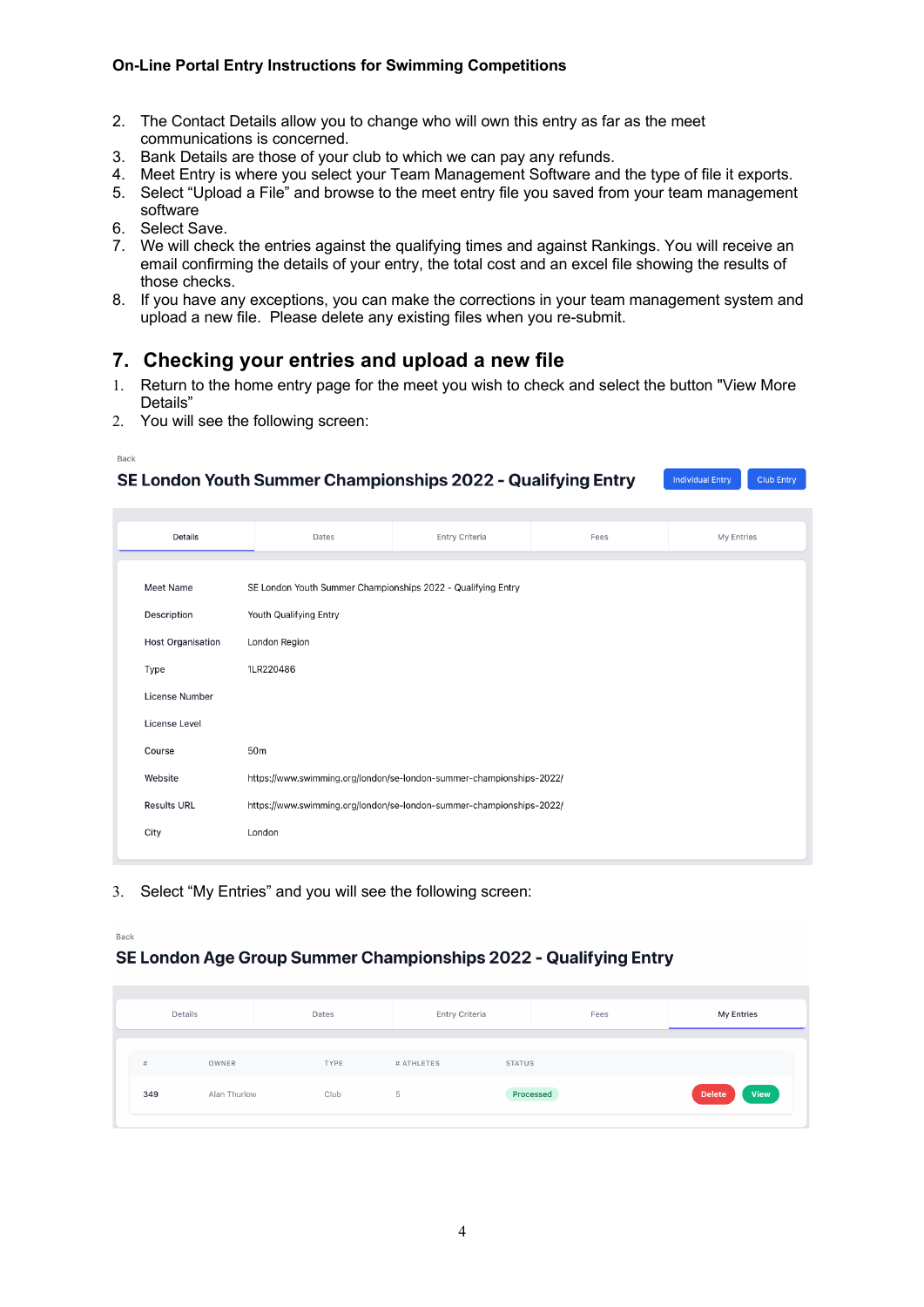#### **On-Line Portal Entry Instructions for Swimming Competitions**

- 4. This will list all the entry files that you have in the meet. When you enter your new updated file you need to delete this one so that you only have one set of entries in the system for which you will need to pay the entry fees. If you have more than one file, they must include unique entries.
- 5. If you select "View", you will be provided options to list the athletes, the individual entries or the relay entries from your club in this meet.
- 6. Your list of individual entries will show two columns of faces that will be either green or red. The first column shows whether the time appears on Rankings (Valid) for the course entered and the second shows whether the time meets the qualifying times (Qualifies). If any of these are red, you should go back to your team management system and correct the errors; uploading a new corrected file.

### **8. Submitting an Individual Entry**

- 1. When you select the New Individual Entry button, you will see the same contact screen as for the Club Entry. The next step will ask for the details of the swimmer. If the swimmer is a para swimmer, their classification should be entered in this screen. The final screen allows you to enter the swimmer's times for those entries they want to make. Please make sure the times you enter meet the qualifying times for the meet and are valid times on rankings.
- 2. After this process, all review actions are the same as for a Club entry.

### **9. Para-swimmer Entries**

- 1. All Para-swimmers must complete an Individual Entry form in the Qualifying meet for the competition they wish to enter.
- 2. They must also enter their classification codes. This will ensure the correct QTs are used for validation.
- 3. If a Para-swimmer is entering an event that is not available to Para-swimmers, they must enter through their Club Entry or through a separate Individual Entry without using their classification codes.

## **10.After the Meet Closing Date**

- 1. After the closing date, we will determine how many swimmers will be accepted from the consideration meet to fulfil the requirements of the meet timeline.
- 2. Once the meet is seeded, you will see the seed number appear in your list of entries and those seeded will be shown as either accepted or rejected depending on the space available. If an entry was rejected as invalid on entry, it will not be seeded, and will be marked as rejected.

## **11.Relay Entries**

- 1. Relays are entered through your team management system. Please follow the guidance of your chosen software.
- 2. After you have submitted your entry file you can return to the home entry page for the meet you wish to view and select the button "View More Details".
- 3. This will list all the entry files that you have in the meet.
- 4. If you select "View", you will be provided options to list the athletes, the individual entries or the relay entries from your club in this meet.
- 5. If you select relays, all your relay entries will be listed in the following screen format:

| SE London Youth Summer Championships 2022 - Qualifying Entry<br>Entry Number: 1687<br>Processed |                |                      |            |                       |                |                            |              |
|-------------------------------------------------------------------------------------------------|----------------|----------------------|------------|-----------------------|----------------|----------------------------|--------------|
| Contact                                                                                         | Athletes       | Relays<br>Entries    |            |                       |                |                            |              |
|                                                                                                 | #              | <b>EVENT</b>         | AGE        | <b>SEX</b>            | <b>TEAM</b>    | TIME                       |              |
|                                                                                                 | 502            | 4x100 Freestyle Team | Ages 14-16 | M                     | $\overline{A}$ | 4:03.46 LCM                |              |
|                                                                                                 | #              | <b>First Name</b>    | Last Name  | <b>Preferred Name</b> | Date of Birth  | <b>Registration Number</b> | Sex          |
| $2 - 4 - 4$                                                                                     | 1              | Harry                | Potter     |                       | 08/05/2006     | 44894                      | M            |
| ÷.<br>$\checkmark$<br>$\lambda$                                                                 | $\overline{2}$ | Lucius               | Malfoy     |                       | 06/10/2006     | 54890                      | M            |
| ÷.<br>$\checkmark$<br>$\sim$                                                                    | 3              | Ronald               | Weasley    | Ron                   | 29/04/2007     | 35689                      | M            |
| シャス                                                                                             | 4              | Albus                | Dumbledore | Professor             | 24/04/2006     | 24578                      | M            |
| ż.                                                                                              |                |                      |            |                       | dd / mm / yyyy |                            | $\checkmark$ |